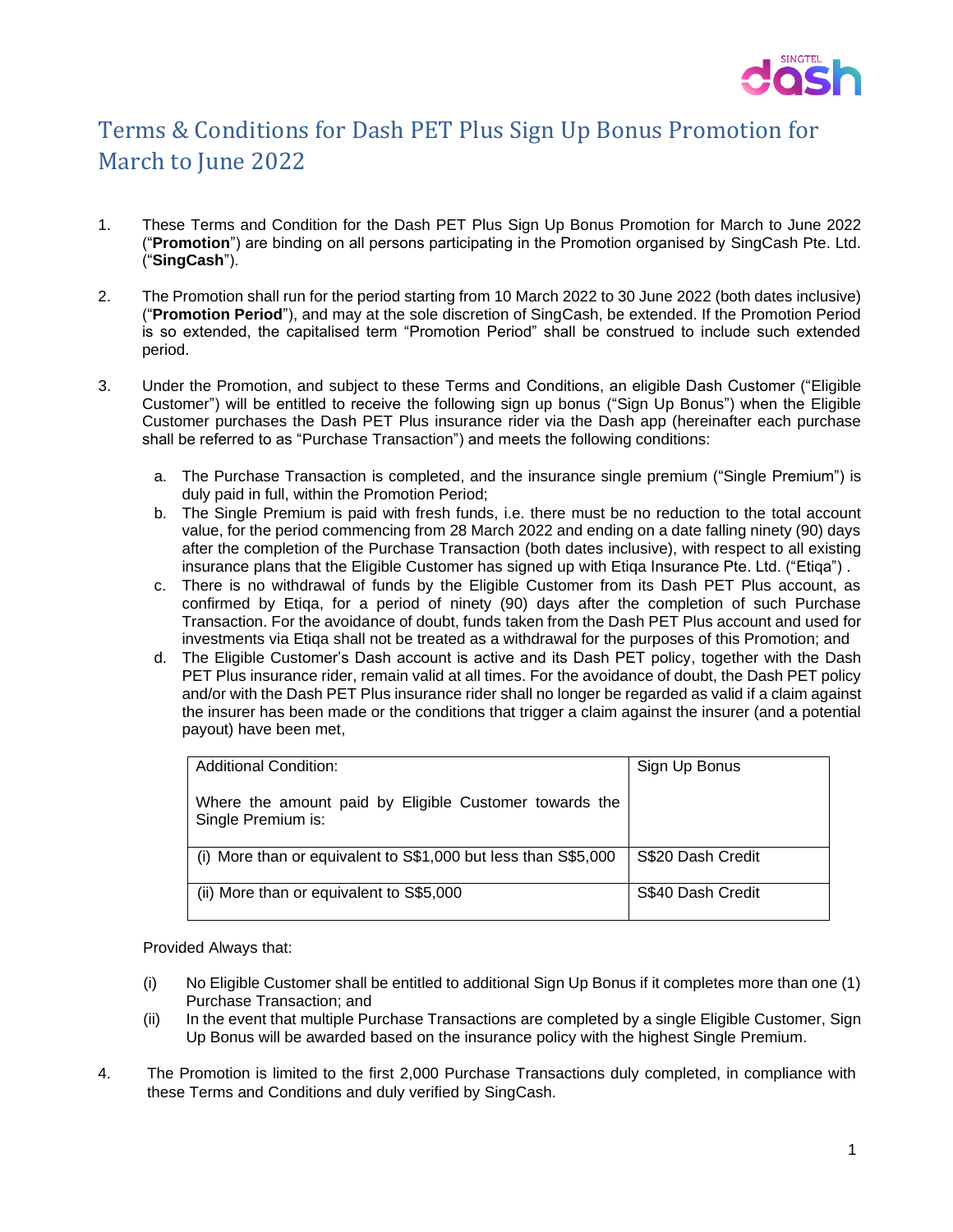

- 5. Subject to these Terms and Conditions, the Sign Up Bonus will be credited to the Eligible Customer's Dash account within 30 days from the date on which compliance with these Terms and Conditions (including (without limitation) paragraph 3 above) is duly verified by Etiqa and SingCash. Eligible Customer shall be notified once the crediting of the Sign Up Bonus is completed.
- 6. Eligible Customers are bound by (a) the terms and conditions issued by Etiqa pertaining to the insurance product including eligibility requirements, and conditions under which the insurance policy may be revoked, cancelled or rendered void; and (b) [Singtel's Terms and Conditions for In-App Insurance](https://dash.com.sg/files/terms/Dash_In-App_Insurance_Services_TC.pdf)  [Products/Services within Dash;](https://dash.com.sg/files/terms/Dash_In-App_Insurance_Services_TC.pdf)
- 7. Notwithstanding any provision in these Terms and Conditions:
	- (a) SingCash shall not be required to credit any Sign Up Bonus to the Eligible Customer's Dash account (or to pay the Eligible Customer any amount in any other form or manner) in connection with these Terms and Conditions, if:
		- (i) at any time SingCash, at its sole discretion, suspects any collusion, fraud or other unlawful or illegal activity in relation to, and/or misuse of, the Eligible Customer's Dash Account, Dash PET account, Dash PET Plus account and/or any amount in such accounts (whether by you or any other person, with or without your knowledge);
		- (ii) if the Eligible Customer's Dash Account, Dash PET account, and/or Dash PET Plus account is for any reason terminated and/or suspended during the Promotion Period and leading up to the point at which the Sign Up Bonus is being uploaded ("**Relevant Period**");
		- (iii) the phone number which is registered in respect of the Eligible Customer's Dash Account is for any reason changed (whether by the Eligible Customer or any other person, with or without the Eligible Customer's knowledge) during the Relevant Period;
		- (iv) the Promotion is terminated at the discretion of SingCash at any time during the Relevant Period;
		- (v) at any time, SingCash reasonably believes that the Eligible Customer is involved in manipulating, rigging, abusing, cheating the underlying system or is otherwise engaged in any activity calculated to game the system or gain an unfair advantage; or
		- (vi) there is a cancellation, termination, policy surrender, reversal of the successful Purchase Transaction or a refund is made to the Eligible Customer for any reason whatsoever.
	- (b) SingCash shall be entitled, at its sole discretion and without prior notice to the Eligible Customer, to remove from the Eligible Customer's Dash Account, the Sign Up Bonus which has been credited in connection with these Terms and Conditions (or any part thereof), if:
		- (i) Such Sign Up Bonus were wrongly granted to the Eligible Customer for any reason whatsoever;
		- (ii) any of the events described in paragraphs  $7(a)(i)$ ,  $7(a)(ii)$ ,  $7(a)(v)$  or  $7(a)(vi)$  shall occur; or
		- (iii) the Eligible Customer shall fail or neglect to comply with any of these Terms and Conditions.

If such removal is not possible, an amount equivalent to such Sign Up Bonus shall forthwith become a debt due and owing to SingCash.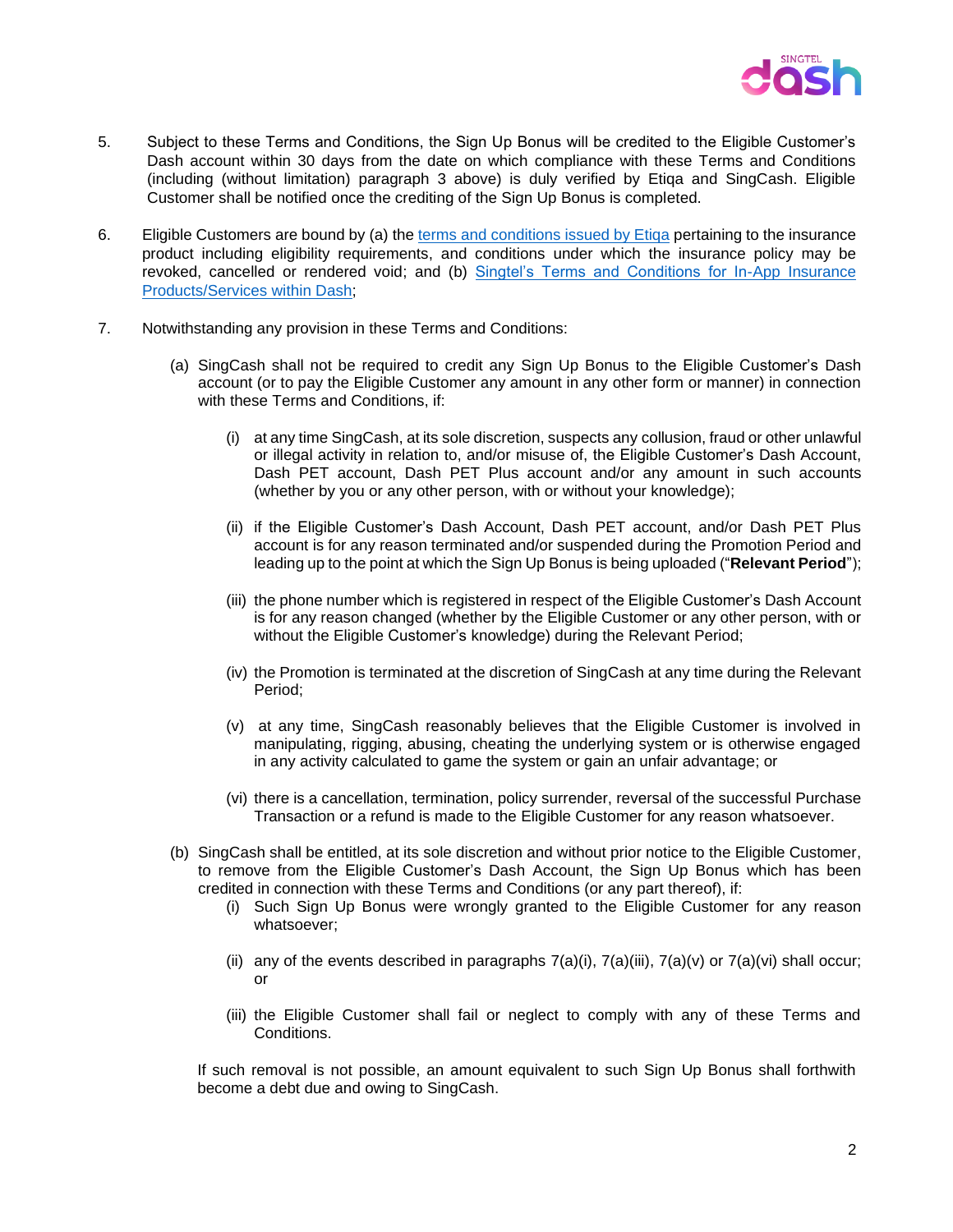

- 8. SingCash reserves the right, at its sole discretion and without prior notice to the Eligible Customer, to add, delete or change these Terms and Conditions at any time. Without prejudice to the foregoing, SingCash has the sole and absolute discretion to determine a participant's eligibility to receive the Sign Up Bonus (or any part thereof).
- 9. SingCash's decisions on all matters relating to or in connection with the Promotion, Sign Up Bonus and these Terms and Conditions shall be final, including SingCash's determination as to whether a transaction qualifies as a Purchase Transaction. No appeal, correspondence or claims will be entertained. SingCash shall not in any event be liable in any way to the Eligible Customer or any other person for any direct or indirect loss, liability, damages or expense whatsoever, howsoever arising, in connection with the Promotion and/or these Terms and Conditions (including, but not limited to, that arising from or in connection with any failure or delay by SingCash to credit the Sign Up Bonus (or any part thereof) to the Eligible Customer).
- 10. Unless otherwise determined by SingCash, this Promotion is not valid with other offers, discounts, rebates, vouchers, privileges or promotions.
- 11. SingCash is neither licenced to sell any insurance or investment related products nor competent to provide any insurance or investment related advise. SingCash is not an agent of Etiqa and makes no representation that any due diligence was undertaken on Etiqa for the purpose of the Promotion. The products purchased or obtained from Etiqa may be subject to such other terms and conditions as may be imposed by Etiqa.
- 12. SingCash makes no warranty or representation as to the financial standing of Etiqa or the quality, value, suitability, reliability, authenticity, legality, merchantability or fitness for purpose of any of the products sold by Etiqa and assumes no liability or responsibility for any of the acts or omissions of Etiqa. Nothing herein shall be construed as a recommendation on or endorsement of the insurance or investment products. The Eligible Customer must understand and accept the risk of investing in any insurance or investment product. It is advisable for the Eligible Customer to seek professional advice prior to investing in such products. The Eligible Customer shall assume all and any risk associated with dealing or entering into any transaction with Etiqa including (without limitation) the security, stability and robustness of Etiqa's payment platform. Any complaints or disputes in relation to such products or otherwise shall be resolved directly with Etiqa.
- 13. In the event of any inconsistency between these Terms and Conditions and any brochure, marketing or promotion material relating to the Promotion, these Terms and Conditions shall prevail.
- 14. The Eligible Customer acknowledges and agrees that its use of the Dash Account and the Sign Up Bonus shall be governed by the terms and conditions found at [www.dash.com.sg/terms.](http://www.dash.com.sg/terms)
- 15. These Terms and Conditions shall be subject to and construed in accordance with the laws of Singapore and the Eligible Customer hereby submits to the exclusive jurisdiction of the courts of Singapore.
- 16. A person who is not a party to these Terms and Conditions has no right under the Contracts (Rights of Third Parties) Act 2001 of Singapore to enforce or enjoy the benefit of any provision of these Terms and Conditions.
- 17. The Eligible Customer may be directed to an external website that is not owned by SingCash. In this regard, both the [Dash Data Protection Policy,](https://dash.com.sg/files/terms/privacy-policy1.pdf) and (b) the [Terms and Conditions for Dash,](https://dash.com.sg/files/terms/Dash_Terms_and_Conditions.pdf) shall apply, in particular (without limitation) the provisions relating to Third Party Content and Third Party Sites, as therein defined.
- 18. By participating in the Promotion, the Eligible Customer consents to SingCash's collection, holding, storage, use, processing, transfer, disclosure and/or reporting (whether directly or indirectly) to any